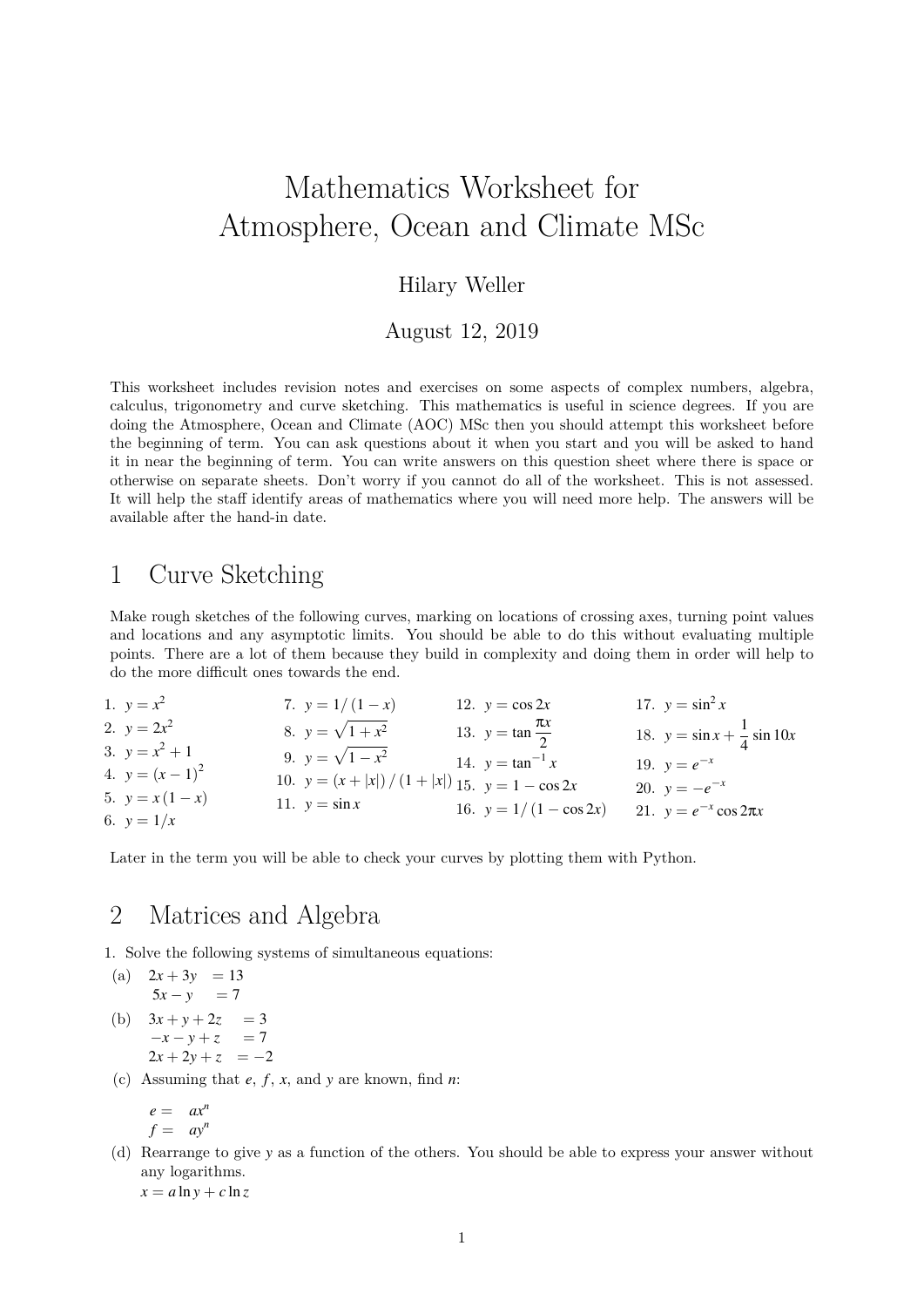- 2. Express the simultaneous equations in questions 1a and 1b above as matrix equations.
- 3. Rearrange to find *A* as a function of *c*:

$$
(a) A = \frac{1}{A} + 2c
$$

(b)  $A = 1 + cA$ 

- 4. Which of the following matrices can be inverted?
- (a) $\begin{pmatrix} 0 & 1 \\ 1 & 0 \end{pmatrix}$ , (b)  $\begin{pmatrix} 1 & 1 \\ 2 & 2 \end{pmatrix}$ , (c)  $\begin{pmatrix} -1 & 0 \\ 0 & -1 \end{pmatrix}$  $0 -1$  $\Bigg),\,$  (d)  $\begin{pmatrix} 1 & 0 \\ 1 & 0 \end{pmatrix},\,$  (e)  $\begin{pmatrix} 1 & 0 \\ 0 & 0 \end{pmatrix}$

### 2.1 Equating coefficients

If we know that an expression should hold for EVERY value of *x*, then the same expression should hold for each power of *x* separately. For example if we know that:

$$
a + bx + cx^2 = 1 + 2x - 3x^2
$$

and we know that this expression holds for ALL values of  $x$  then we can equate coefficients of  $x$ :

Equating coefficients of *x* 0  $a = 1$ Equating coefficients of *x* 1  $b = 2$ Equating coefficients of  $x^2$ :  $c = -3$ 

#### 2.1.1 Question

If we know that the following expression is true for all values of *c*, find  $\Psi$  as a function of the  $\phi$ s:

$$
\frac{1}{2}(3-c)\phi_j - \frac{1}{2}(1-c)\phi_{j-1} = \frac{1}{2}\Psi((1+c)\phi_j + (1-c)\phi_{j+1}) + (1-\Psi)\phi_j
$$

### 3 Surds

Reference: http://www.bbc.co.uk/schools/gcsebitesize/maths/number/surdsrev1.shtml

A surd is a square root which cannot be reduced to a whole number. For example,  $\sqrt{4} = 2$  is not a surd, A surd is a square root which cannot be reduced to a whole number. For example,  $\sqrt{4} = 2$  is not a surd, as the answer is a whole number. But  $\sqrt{5}$  is not a whole number. You could use a calculator to find that  $\sqrt{5}$  = 2.236067977 but instead of this we often leave our answers in the square root form, as a surd. You need to be able to simplify expressions involving surds. Here are some rules that you will need to

$$
\sqrt{ab} = \sqrt{a}\sqrt{b}
$$

$$
\sqrt{a}\sqrt{a} = a.
$$

You will also need to be able to rationalise expressions including surds. This means removing any square roots from the denominator. This is done by multiplying the top and bottom of the fraction by the necessary expression. For example:

$$
\frac{1}{\sqrt{a}} = \frac{1}{\sqrt{a}} \frac{\sqrt{a}}{\sqrt{a}} = \frac{\sqrt{a}}{a}
$$

and

learn:

$$
\frac{f}{a - \sqrt{b}} = \frac{f}{a - \sqrt{b}} \frac{a + \sqrt{b}}{a + \sqrt{b}} = \frac{f(a + \sqrt{b})}{a^2 + a\sqrt{b} - a\sqrt{b} - b^2} = \frac{f(a + \sqrt{b})}{a^2 - b^2}
$$

Without using a calculator, simplify the following expressions and express using surds: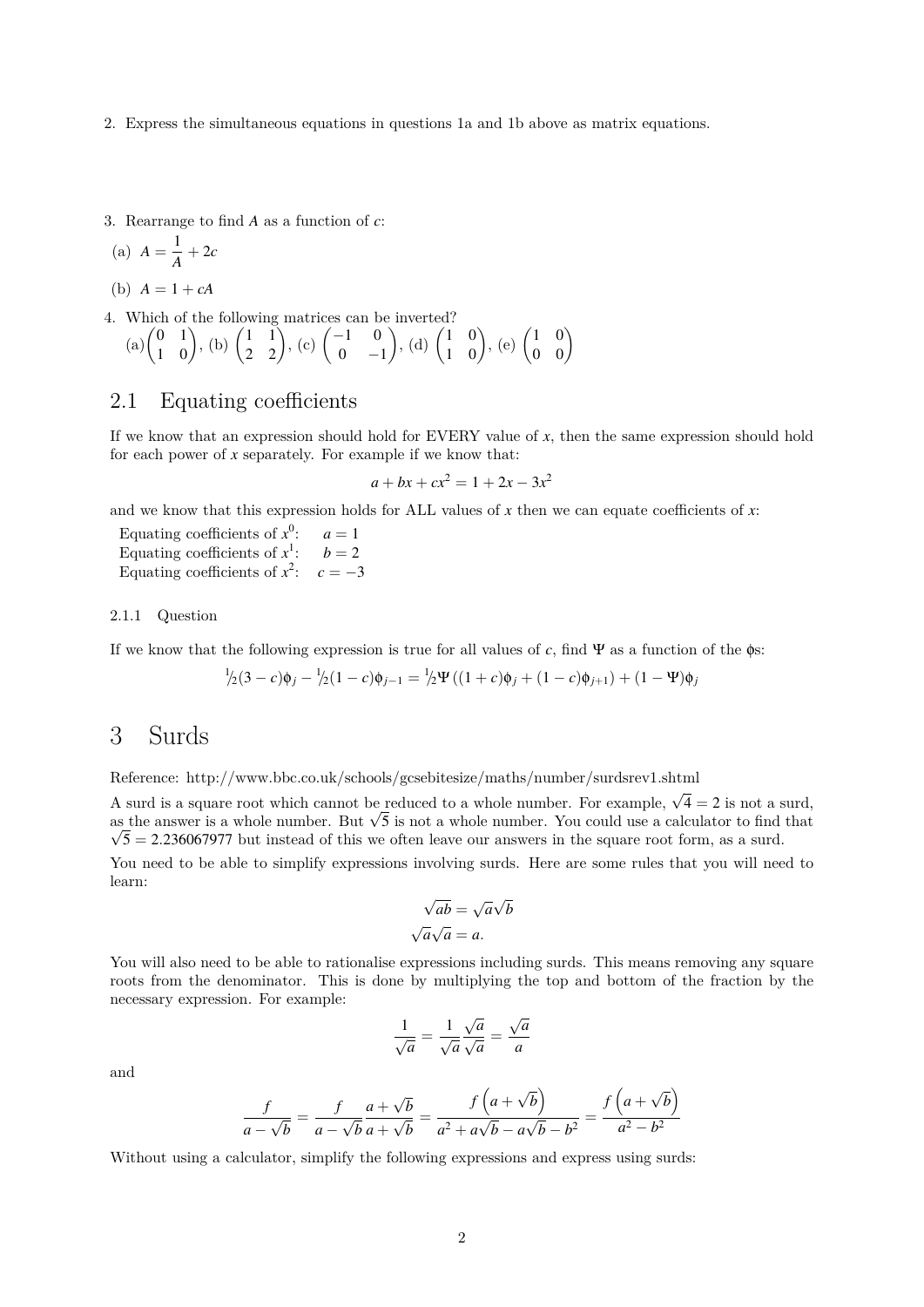

Figure 1: Angles and sides of equilateral and right-angle triangles

Using figure 1, express the following as fractions including surds and multiples of  $\pi$  (assume that angles are in radians). For inverses, make sure that you give all answers.

| 1. $sin(\pi/6)$  | 7. $sin(\pi/3)$    | 15. $\tan \pi$       |
|------------------|--------------------|----------------------|
| 2. $\cos(\pi/6)$ | 8. $\cos(\pi/3)$   | 16. $sin(4\pi/3)$    |
|                  |                    | 17. $\cos(3\pi/2)$   |
| 3. $tan(\pi/6)$  | 9. $tan(\pi/3)$    | 18. $tan(7\pi/4)$    |
|                  | 10. $sin(\pi/2)$   | 19. $\sin^{-1} 0$    |
| 4. $sin(\pi/4)$  | 11. $\cos(\pi/2)$  | 20. $\cos^{-1} 0$    |
|                  | 12. $tan(\pi/2)$   | 21. $tan^{-1} 0$     |
| 5. $\cos(\pi/4)$ | 13. $sin(2\pi/3)$  | 22. $\sin^{-1} 1$    |
| 6. $tan(\pi/4)$  |                    | 23. $\cos^{-1}(1/2)$ |
|                  | 14. $\cos(3\pi/4)$ | 24. $tan^{-1} 1$     |

### 4.1 Trigonometric Identities

The Pythagorean identity is

 $\sin^2 \theta + \cos^2 \theta = 1$ 

and the double angle formulae for sin and cos are:

 $\sin(\alpha \pm \beta) = \sin \alpha \cos \beta \pm \sin \beta \cos \alpha$  $\cos(\alpha \pm \beta) = \cos \alpha \cos \beta \mp \sin \alpha \sin \beta$ 

Let us define  $s = \sin \theta$  and  $c = \cos \theta$ . Express the following in terms solely of *s*, *c*,  $\pi$  and  $\theta$ , without any trigonometric functions: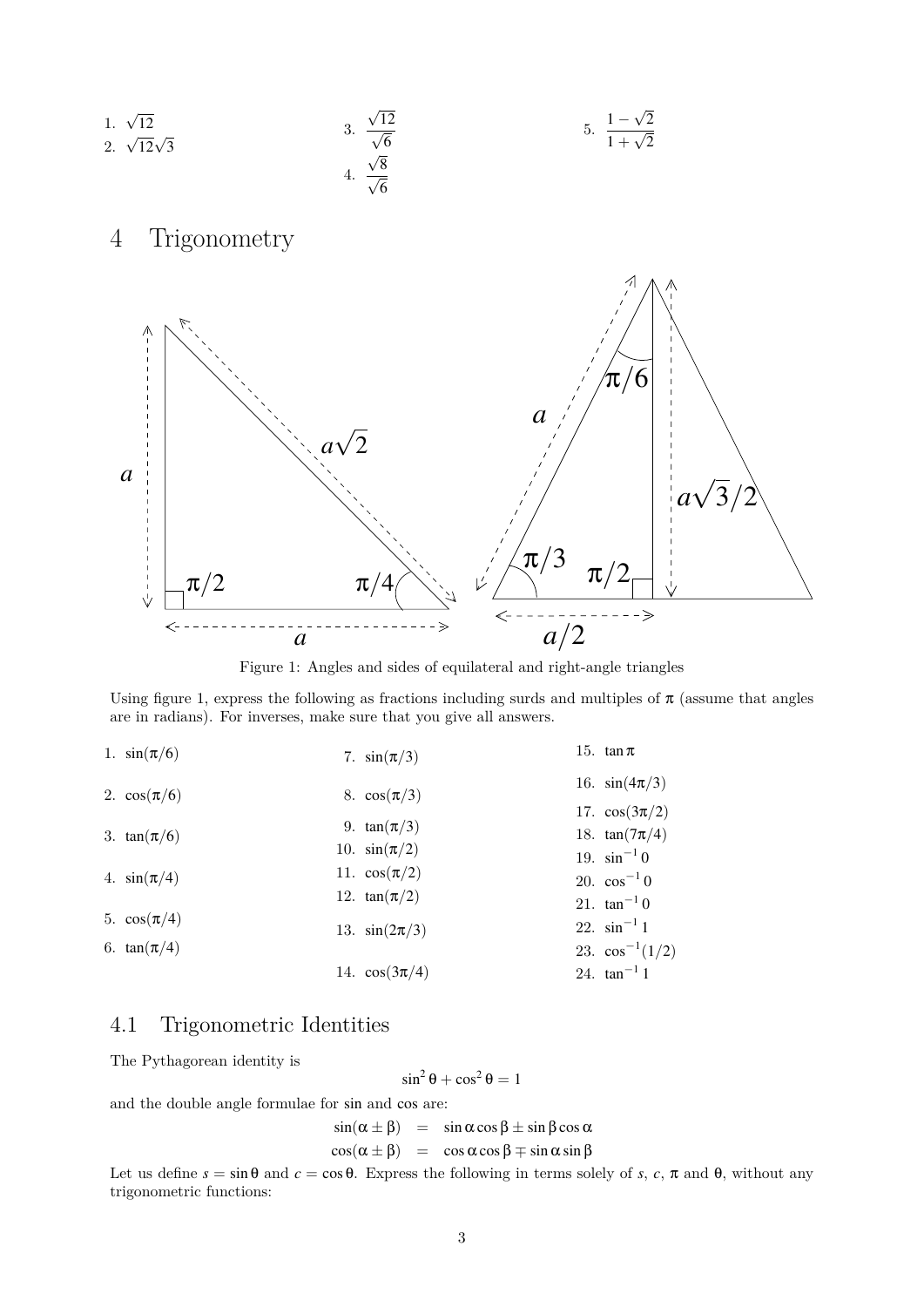- 1.  $tan(\theta)$ 4.  $\sin(\pi/2 - \theta)$
- 2. sin(2θ)
- 5.  $cos(π/2 θ)$
- 3. cos(2 $\theta$ ) (give three alternatives, one in terms of 6. sin<sup>-1</sup> (cos( $\theta$ )) *s* and *c*, one in terms only of *c* and the other in terms only of *s*)

## 5 Complex numbers

Complex numbers are used extensively in numerical analysis but are not on all mathematics A-level syllabuses. Here therefore is a quick crash course (or revision).

### 5.1 The Argand Diagram and Complex number arithmetic

Imaginary numbers are square roots of real, negative numbers (ie they do not exist, but we can imagine them). The first imaginary number is: √

 $i =$  $-1$ 

All other imaginary numbers are multiples of *i*. They therefore lie on a number-line, like the real numbers. These two number-lines can be drawn at right angles to each other to create the Argand diagram (figure 2).



Figure 2: A complex number, *z*, represented on the real and imaginary axes of the Argand diagram.

A complex number is expressed as the sum of a real and imaginary number:

$$
z = a + ib
$$

where *a* and *b* are real. This can be represented on the Argand diagram as shown in figure 2. The magnitude, *r*, of the complex number is the distance to zero:

$$
r = \sqrt{a^2 + b^2}
$$

and the argument is the angle, θ, between the complex number and the positive real axis.

$$
\theta = \tan^{-1} \frac{b}{a}.
$$

Remember that  $tan^{-1}$  is a multi-valued function (fig 3) so you must take care to find the correct value by considering the signs of *a* and *b* independently. The representation of *z* as  $(r, \theta)$  is described as polar form.

Complex numbers can be added and subtracted by adding and subtracting their real and imaginary parts separately.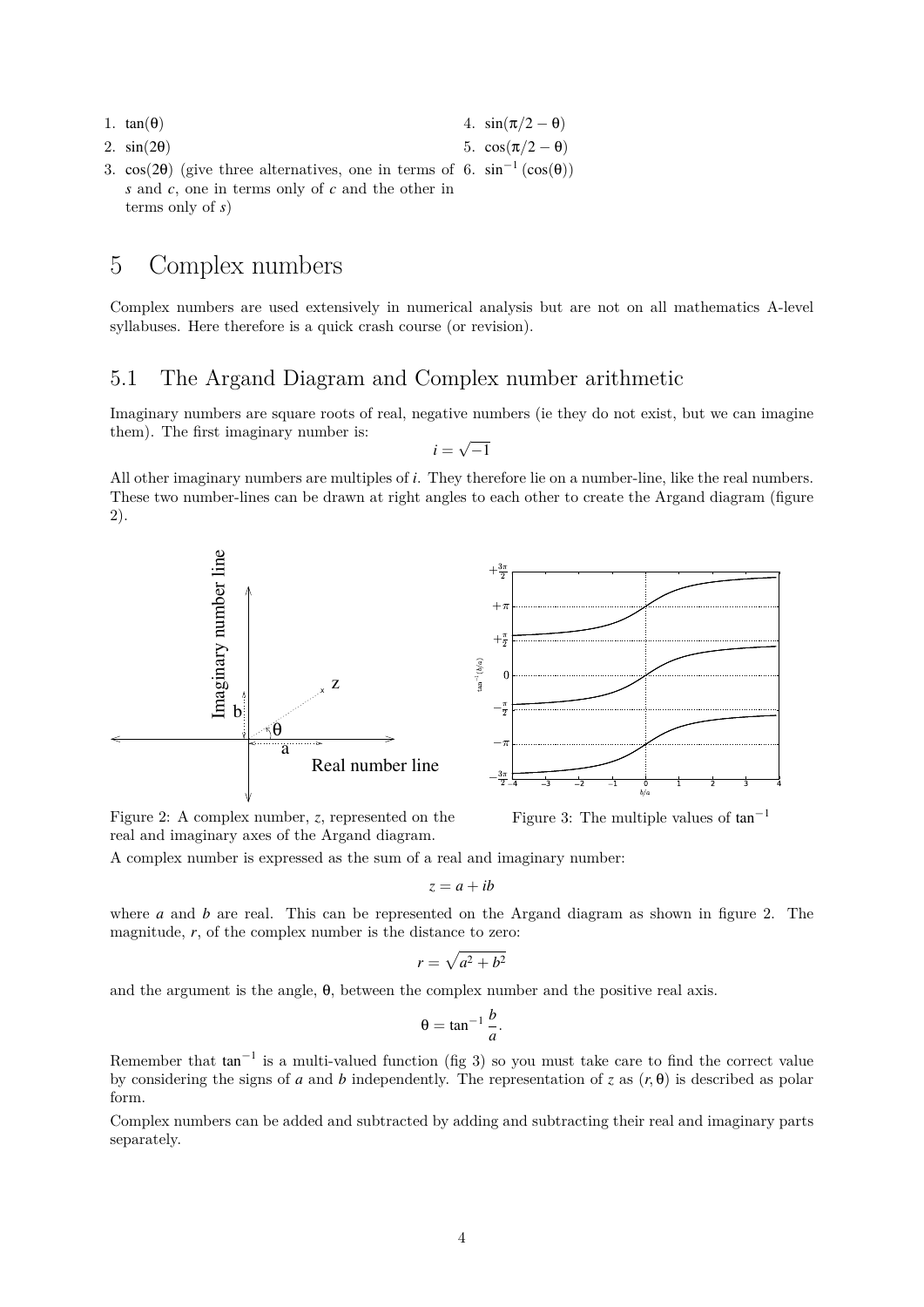5.1.1 Excercises

Calculate:  $i^2 =$  $i^2 = (2i)^2 = i^3 = i^4 =$ 

If  $z_1 = 2 + 5i$  and  $z_2 = -1 + i$ , what are:

1.  $z_1 + z_2$ 

2.  $z_1 - z_2$ 

3. The magnitude of  $z_1$  and  $z_2$ 

4. The arguments of  $z_1$  and  $z_2$ 

#### 5.1.2 Multiplication and Division

Complex numbers are multiplied by multiplying out the brackets and replacing and  $i<sup>2</sup>$  terms with  $-1$ :

$$
(2+5i)(-1+i) = -2 + 2i - 5i + 5i2
$$
  
= -2 - 3i - 5  
= -7 - 3i

In order to divide by a complex number it is necessary to multiply top and bottom by the complex conjugate:

For complex number  $z = a + ib$ , the complex conjugate is  $z^* = a - ib$ 

Hence:

$$
\frac{2+5i}{-1+i} = \frac{(2+5i)(-1-i)}{(-1+i)(-1-i)} = \frac{3-7i}{2} = \frac{3}{2} - \frac{7}{2}i
$$

A complex number multiplied by its complex conjugate is always equal to the magnitude squared:

$$
zz* = |z|^2
$$

#### 5.1.3 Excercises

Calculate the following, assuming that *a*, *b*, *c* and *d* are real numbers:

1. 
$$
(a+ib)(c+id) =
$$
  
2.  $\frac{a+ib}{c+id} =$ 

#### 5.2 Roots of quadratic equations

Complex numbers can be used to express roots of quadratic equations that do not have real roots. The quadratic equation:

$$
ax^2 + bx + c = 0
$$

has roots

$$
x = \frac{-b \pm \sqrt{b^2 - 4ac}}{2a}.
$$

If the discriminant,  $b^2 - 4ac$ , is less that zero, then the roots are complex:

$$
x = -\frac{b}{2a} \pm i \frac{\sqrt{4ac - b^2}}{2a}.
$$

#### 5.2.1 Excercise

Write down the roots of the quadratic equation  $x^2 - 2x + 3 = 0$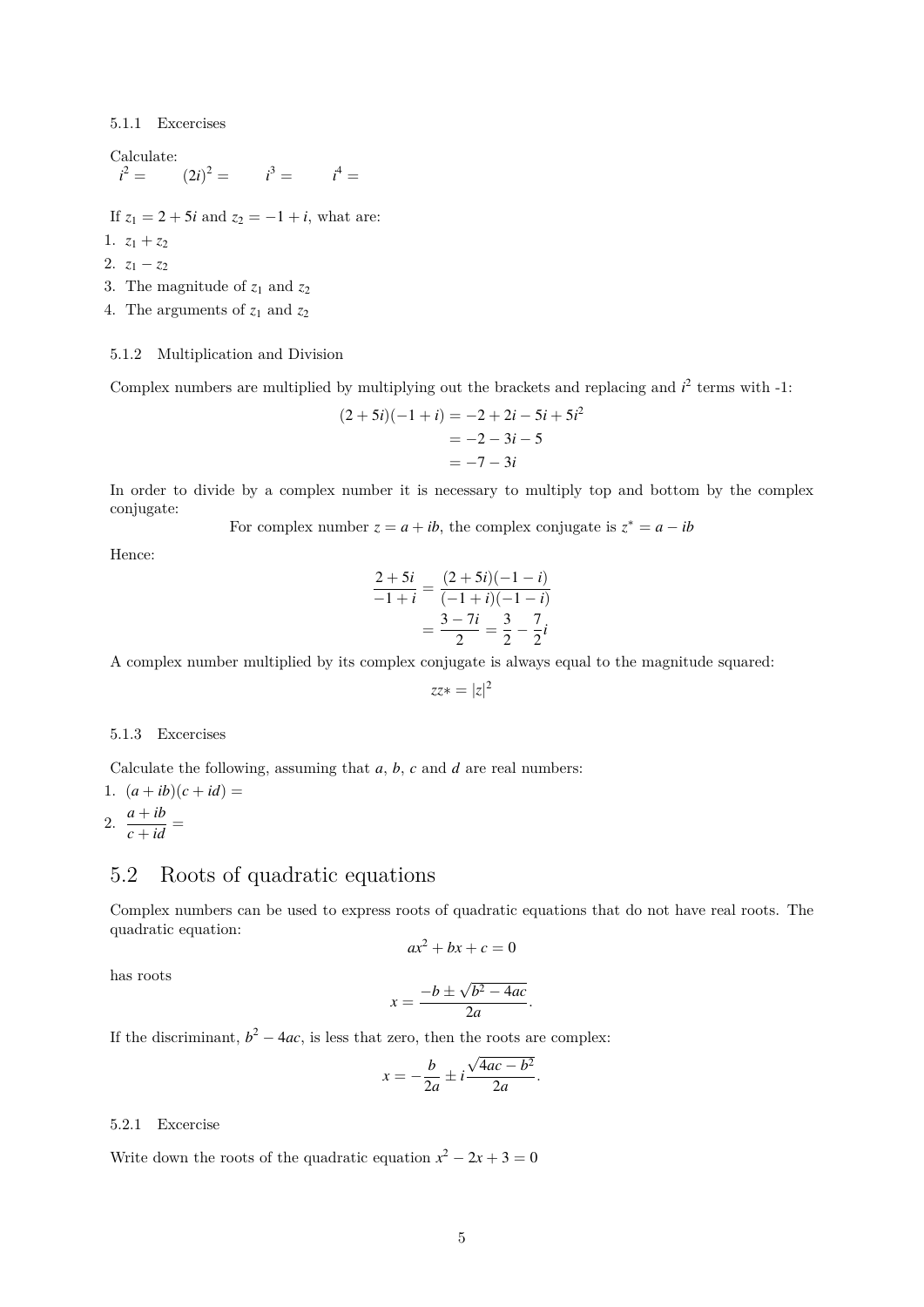#### 5.3 Euler's Identity

$$
e^{i\theta} = \cos\theta + i\sin\theta
$$

If a complex number in polar form is  $(r, \theta)$ , then it can be expressed as a real and imaginary part using Euler's identity:

$$
z = re^{i\theta} = r\cos\theta + ir\sin\theta
$$

Multiplication and division are more straightforward using polar representation:

$$
z_1 z_2 = r_1 r_2 (\cos(\theta_1 + \theta_2) + i \sin(\theta_1 + \theta_2))
$$
  
\n
$$
\frac{z_1}{z_2} = \frac{r_1}{r_2} (\cos(\theta_1 - \theta_2) + i \sin(\theta_1 - \theta_2))
$$

5.3.1 Exercise

Calculate the following:

1.  $5e^{i\frac{\pi}{7}} \times 2e^{i\frac{\pi}{42}} =$ 2.  $e^{i\pi} =$ 3.  $\frac{4e^{i\frac{\pi}{3}}}{2\pi}$  $\frac{16}{2e^{i\frac{\pi}{6}}}$  =

4. Using your knowledge of division of complex numbers in polar form, calculate  $|A|^2$  given  $A = \frac{a + ib}{a}$ *c* + *id* without multiplying the top and bottom by the complex conjugate of the denominator.

Simplify the following

- 5.  $\frac{1}{2}(e^{i\theta} + e^{-i\theta})$
- 6.  $\frac{1}{2}(e^{i\theta} e^{-i\theta})$
- 7. We will consider what happens to the real part of an oscillation with wavenumber *k* when it is multiplied by a single complex number. First sketch the real part of  $e^{i\theta}$ . Next multiply  $e^{i\theta}$  by  $a + ib = re^{i\alpha}$  and express the answer in polar form. On the same graph, sketch the real part of the solution (assuming that  $1 < r < 2$  and that  $0 < \alpha < \pi/k$ . Hence describe the influence of both r and  $\alpha$  on the wave.

These will prove very useful in some of the numerical analysis later in the course.

### 5.4 Complex Numbers in Differential Equations

5.4.1 Exercise

| If the differential equation                                                                                                                | $\frac{d\Phi}{dt} = -\lambda \Phi$ with $\phi(t = 0) = \phi_0$ and $\lambda \in \mathbb{R}$ |
|---------------------------------------------------------------------------------------------------------------------------------------------|---------------------------------------------------------------------------------------------|
| has the solution                                                                                                                            | $\Phi = \Phi_0 e^{-\lambda t}$                                                              |
| what is the solution of the differential equation: $\frac{d\phi}{dt} = -i\omega\phi$ with $\phi(t=0) = \phi_0$ with $\omega \in \mathbb{R}$ |                                                                                             |

What is the behaviour of  $\phi$  for each of these two situations with  $\lambda > 0$  and with  $\omega > 0$ ?

## 6 Eigenvalues and Eigenvectors

Eigenvalues and eigenvectors are used extensively in numerical analysis and in data analysis including analysing meteorological data.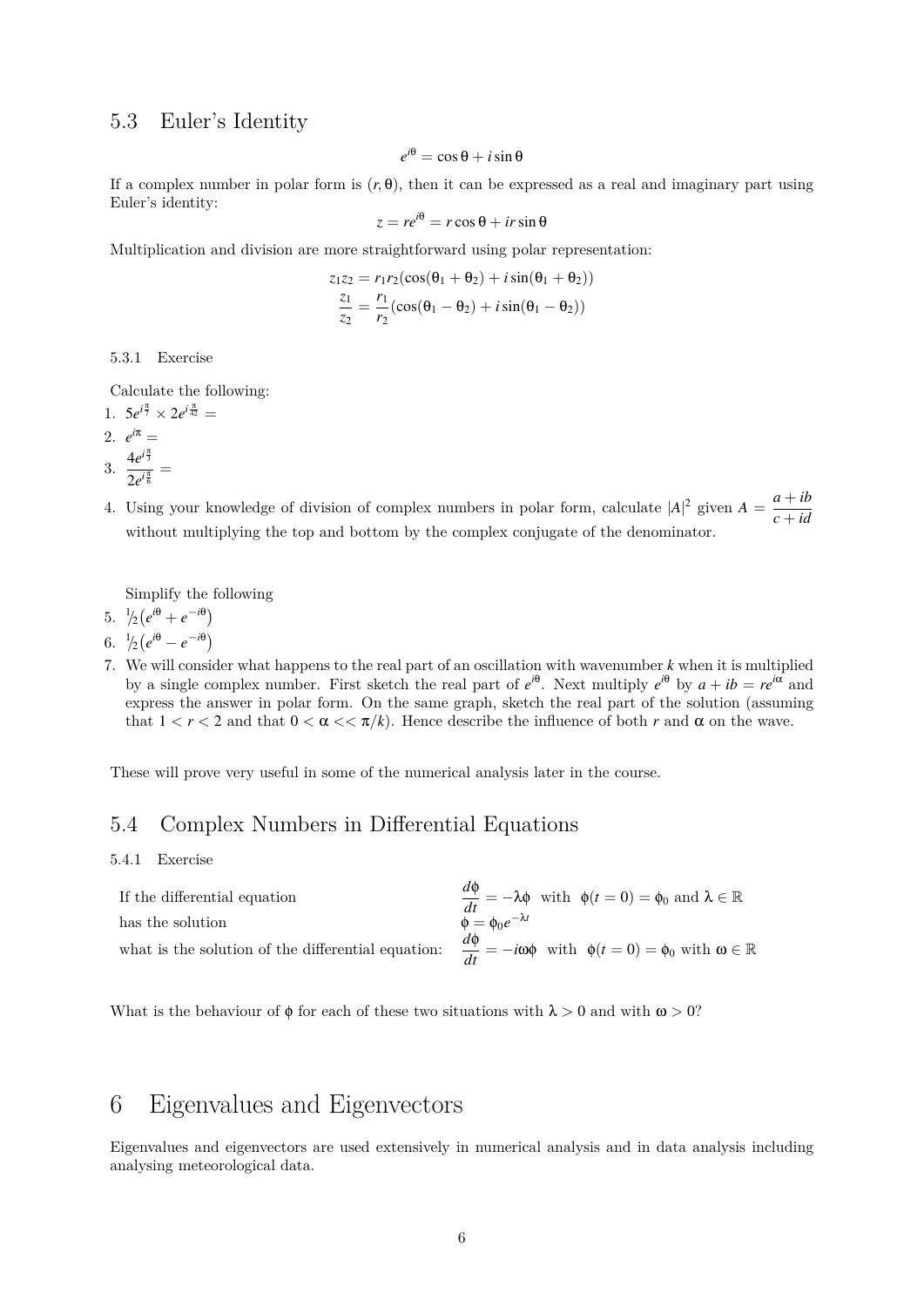Any  $N \times N$  matrix, A, has N eigenvalues,  $\lambda$ , and N eigenvectors, **v**, such that:

$$
A\mathbf{v} = \lambda \mathbf{v}.\tag{1}
$$

The eigenvalues and eigenvectors may be real or complex valued and they may not all be unique. The eigenvalues can be found by solving the characteristic equation:

$$
\det(A - \lambda I) = 0 \tag{2}
$$

where *I* is the identity matrix and det is the matrix determinant. Equation (2) is an  $N^{th}$  order polynomial so it has *N* roots which are the *N* eigenvalues. Once the eigenvalues are found, each eigenvector can be found by solving

$$
(A - \lambda I)\mathbf{v} = 0.\tag{3}
$$

#### 6.1 Example

Find the eigenvalues of the matrix 
$$
A = \begin{pmatrix} 0 & 1 \ -2 & -3 \end{pmatrix}
$$
.  
\nSolve det  $\left( \begin{pmatrix} 0 & 1 \ -2 & -3 \end{pmatrix} - \lambda \begin{pmatrix} 1 & 0 \ 0 & 1 \end{pmatrix} \right) = 0$ .  
\n
$$
\det \left( \begin{pmatrix} 0 & 1 \ -2 & -3 \end{pmatrix} - \lambda \begin{pmatrix} 1 & 0 \ 0 & 1 \end{pmatrix} \right) = \det \left( \begin{pmatrix} -\lambda & 1 \ -2 & -3 - \lambda \end{pmatrix} \right) = \lambda(3 + \lambda) + 2 = 0.
$$
\n
$$
\implies \lambda^2 + 3\lambda + 2 = 0 \implies \lambda = \frac{1}{2}(-3 \pm 1) = -2, -1.
$$

### 6.2 Exercise

Find the eigenvalues of the matrices:

1.  $A = \begin{pmatrix} 1 & 2 \\ 4 & 3 \end{pmatrix}$ 2.  $A = \begin{pmatrix} 7 & 3 \\ 2 & 3 \end{pmatrix}$  $3 -1$  $\setminus$ 

## 7 Div, grad and curl

In three dimensions, there are a few different possibilities for taking differentials of scalar and vector fields. The div operator  $(\nabla \cdot)$  evaluates the divergence of a vector field. The grad operator  $(\nabla)$  evaluates the (vector valued) gradient of a scalar field. The curl operator  $(\nabla \times)$  evaluates the curvature of a vector field. Given a vector field,  $\mathbf{u} =$  $\sqrt{ }$  $\overline{1}$ *u v w*  $\setminus$ (vector components in the *x*, *y* and *z* directions), a scalar field,  $\phi$ ,

both with variation in the *x*, *y* and  $\frac{7}{2}$  directions, div, grad and curl are defined:

$$
\text{div}\mathbf{u} = \nabla \cdot \mathbf{u} = \frac{\partial u}{\partial x} + \frac{\partial v}{\partial y} + \frac{\partial w}{\partial z} \quad \text{grad}\phi = \nabla \phi = \begin{pmatrix} \frac{\partial \phi}{\partial x} \\ \frac{\partial \phi}{\partial y} \\ \frac{\partial \phi}{\partial z} \end{pmatrix} \quad \text{curl}\mathbf{u} = \nabla \times \mathbf{u} = \begin{vmatrix} \mathbf{i} & \mathbf{j} & \mathbf{k} \\ \frac{\partial}{\partial x} & \frac{\partial}{\partial y} & \frac{\partial}{\partial z} \\ \frac{\partial u}{\partial x} & \frac{\partial u}{\partial y} & \frac{\partial u}{\partial z} \end{vmatrix} = \begin{pmatrix} \frac{\partial w}{\partial y} - \frac{\partial v}{\partial z} \\ \frac{\partial u}{\partial x} - \frac{\partial w}{\partial x} \\ \frac{\partial v}{\partial x} - \frac{\partial u}{\partial y} \end{pmatrix}.
$$

There is also the Laplacian:  $\nabla^2 \phi = \nabla \cdot (\nabla \phi)$ .

Given these definitions and any vector calculus identities that you might be able to find, answer the following questions:

- 1. Express the equation  $\nabla^2 \phi$  in component form (in terms of variations in *x*,*y* and *z*)
- 2. Express the vector equation:

$$
\frac{\partial \mathbf{u}}{\partial t} = 2\Omega \times \mathbf{u} - \nabla \phi
$$

in component form (in terms of  $u, v, w, x, y$  and *z*) where  $u =$  $\sqrt{ }$  $\overline{1}$ *u v*  $\boldsymbol{0}$ A.  $\bigg\}$ ,  $\Omega =$  $\sqrt{ }$  $\overline{1}$  $\boldsymbol{0}$  $\boldsymbol{0}$ ω  $\setminus$ and  $\phi$  varies only in the *x* and *y* directions.